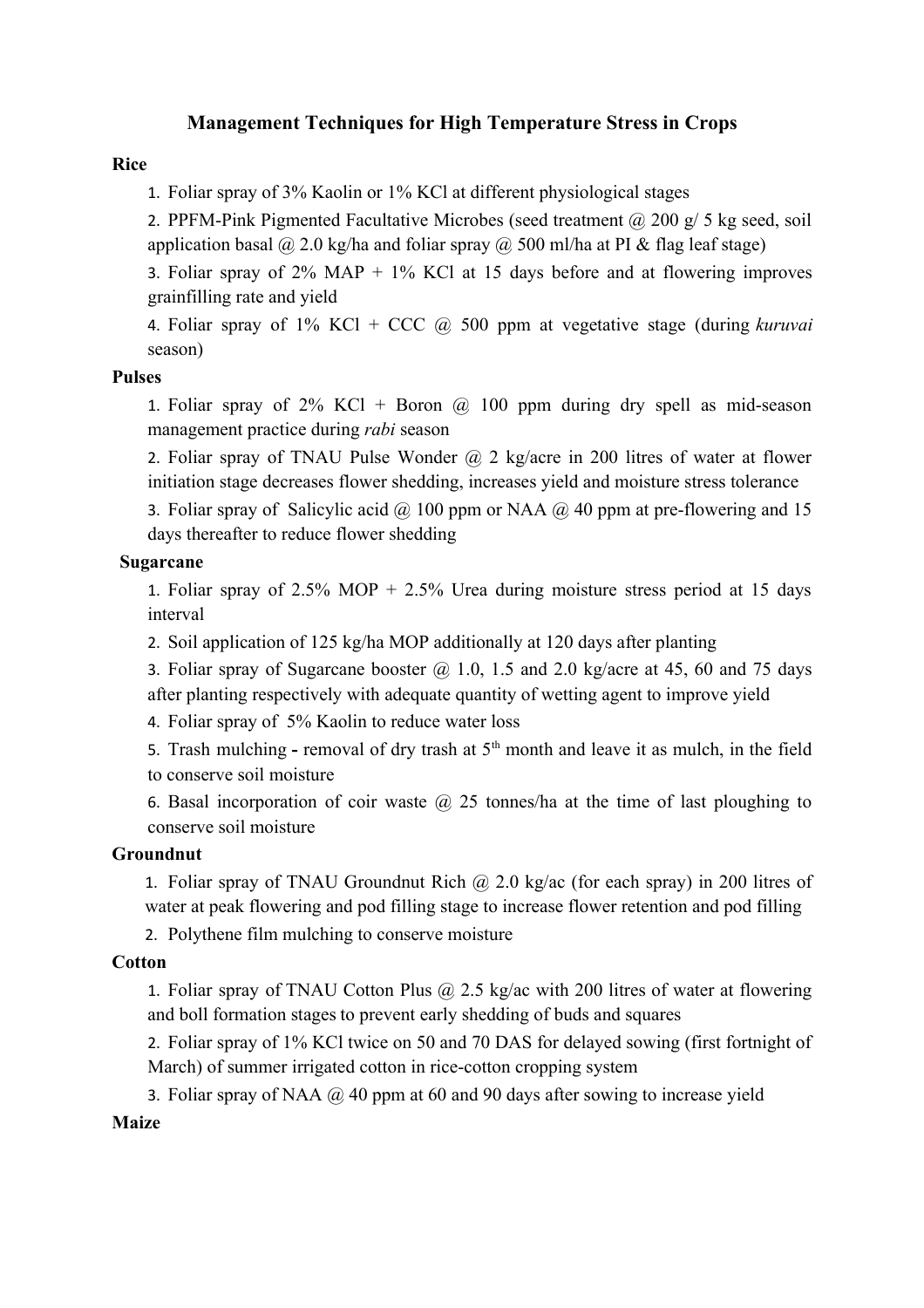Foliar spray of TNAU Maize Maxim  $(a)$ , 3 kg/acre in 200 litres of water at tassel initiation and at grain filling stages to improve grain filling, grain yield and abiotic stress tolerance

## **Cowpea**

1. Foliar spray of CCC  $\omega$  50 ppm or GA<sub>3</sub>  $\omega$  50 ppm at flowering to increase yield

## **Tomato**

1. Foliar spray of Triacontanol  $\omega$  1.25 ppm (625 ml in 500 litres of water) at 15 days after transplanting and at full bloom stage to control flower drop and improve fruit set

2. Foliar spray of  $0.5\%$  ZnSO<sub>4</sub> thrice at 10 days interval from 40 days after planting to control flower drop and improve fruit set

## **Bhendi**

1. Foliar spray of 1 % Urea + 1 % MOP at 30 and 45 days after planting to improve yield

2. For hybrids, foliar spray of 0.5% NPK (19:19:19) at 10 days interval from 30 days after planting to improve yield

## **Brinjal**

1. Foliar spray of Triacontanol  $(a)$  2 ppm plus Sodium Borate or Borax (35 mg/l of water) at 15 days after transplanting and at the time of full bloom to increase flower and fruit set

2. Mulch with black LDPE sheets of 25 micron thickness and bury both the ends into the soil to a depth of 10 cm to conserve soil moisture

# **Chillies**

1. Foliar spray of 1% Potassium Sulphate to boost up the flowering and fruit set

- 2. Foliar spray of NAA  $\omega$  10 ppm on 60 and 90 days after planting to increase fruit set
- 3. Foliar spray of Triacontanol @ 1.25 ml/l on 20, 40, 60 and 80<sup>th</sup> day of planting to enhance flower and fruit set

# **Tapioca**

1. Foliar spray of water (500 lit/ha) at weekly twice during evening hours to rejuvenate the crop

2. Foliar application of 0.5% NPK (19:19:19) + 0.5% FeSO<sub>4</sub> + 0.25% ZnSO<sub>4</sub> twice at 15 days interval to rejuvenate the crop

#### **Mango**

- 1. Foliar spray of water when it is hot and dry to prevent heat stress effects
- 2. Use of wind-breaks for protecting the orchard from warm air during February to May

3. Foliar spray of 0.5% NPK(19:19:19) + 0.5% FeSO<sub>4</sub> + 0.25% ZnSO<sub>4</sub> + 0.3% Borax twice at 15 days interval to rejuvenate the crop

4. Foliar spray of  $2\%$  KNO<sub>3</sub> at mustard size will increase the fruit set and retention of fruits

5. Foliar spray of 0.5% Urea or 1% Potassium Nitrate to induce flowering during February (if trees do not flower by that time)

6. Foliar spray of NAA  $\omega$  20 ppm at flowering stage to increase the fruit retention